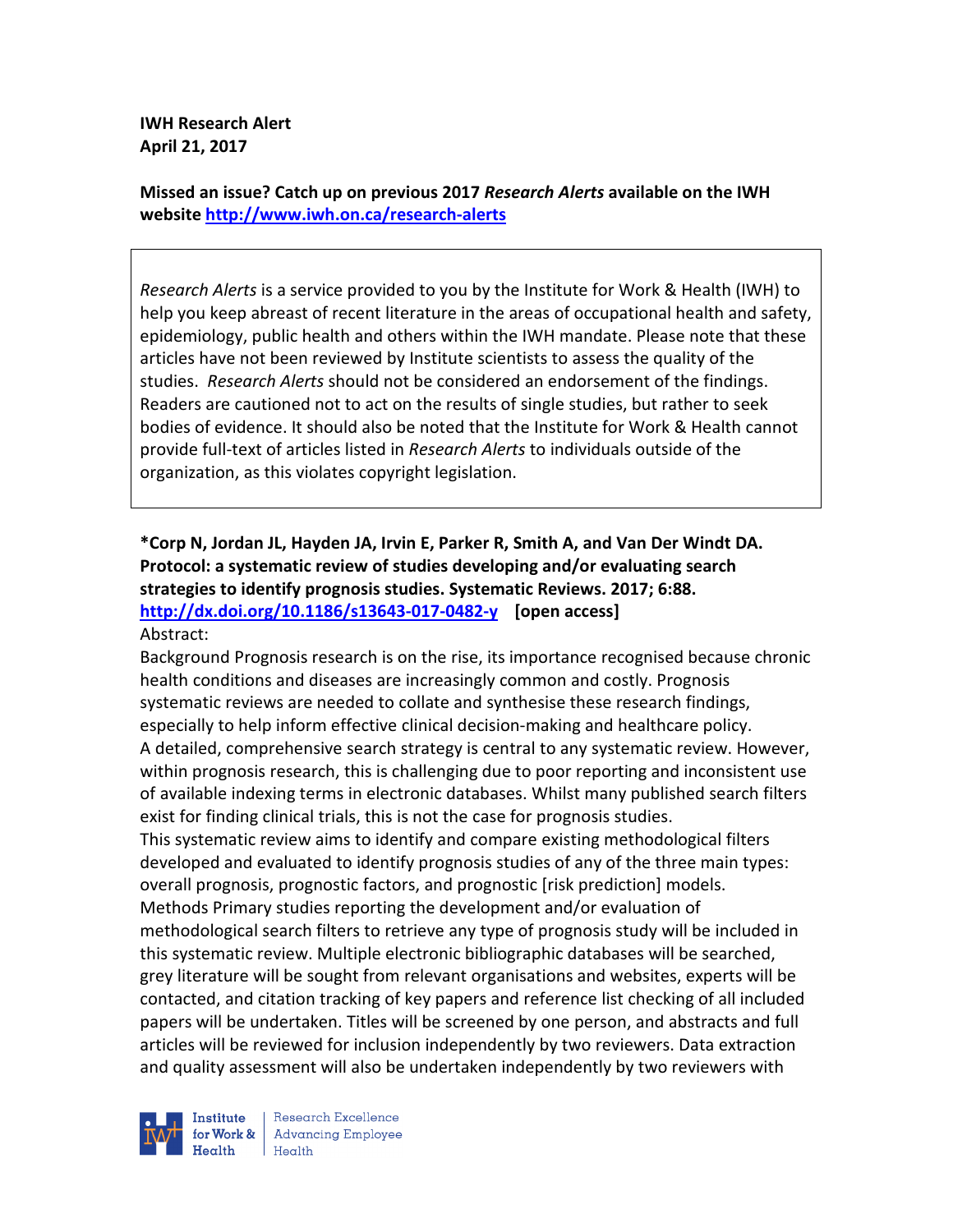disagreements resolved by discussion or by a third reviewer if necessary. Filters' characteristics and performance metrics reported in the included studies will be extracted and tabulated. To enable comparisons, filters will be grouped according to database, platform, type of prognosis study, and type of filter for which it was intended. Discussion This systematic review will identify all existing validated prognosis search filters and synthesise evidence about their applicability and performance. These findings will identify if current filters provide a proficient means of searching electronic bibliographic databases or if further prognosis filters are needed and can feasibly be developed for systematic searches of prognosis studies.

# **Bayram M, Ungan MC, and Ardic K. The relationships between OHS prevention costs, safety performance, employee satisfaction and accident costs. International Journal of Occupational Safety & Ergonomics. 2017; 23(2):285-296.**

### **http://dx.doi.org/10.1080/10803548.2016.1226607**

Abstract: Little is known about the costs of safety. A literature review conducted for this study indicates there is a lack of survey-based research dealing with the effects of occupational health and safety (OHS) prevention costs. To close this gap in the literature, this study investigates the interwoven relationships between OHS prevention costs, employee satisfaction, OHS performance and accident costs. Data were collected from 159 OHS management system 18001-certified firms operating in Turkey and analyzed through structural equation modeling. The findings indicate that OHS prevention costs have a significant positive effect on safety performance, employee satisfaction and accident costs savings; employee satisfaction has a significant positive effect on accident costs savings; and occupational safety performance has a significant positive effect on employee satisfaction and accident costs savings. Also, the results indicate that safety performance and employee satisfaction leverage the relationship between prevention costs and accident costs

### **Beck B, Billing DC, and Carr AJ. Developing physical and physiological employment standards: translation of job analysis findings to assessments and performance standards: a systematic review. International Journal of Industrial Ergonomics. 2016; 56:9-16.**

**http://dx.doi.org/10.1016/j.ergon.2016.08.006** 

**Carpenter CS, McClellan CB, and Rees DI. Economic conditions, illicit drug use, and substance use disorders in the United States. Journal of Health Economics. 2017; 52:63-73.** 

# **http://dx.doi.org/10.1016/j.jhealeco.2016.12.009**

Abstract: We provide the first analysis of the relationship between economic conditions and the use of illicit drugs other than marijuana. Drawing on US data from 2002 to 2015, we find mixed evidence on the cyclicality of illicit drug use. However, we find robust evidence that economic downturns lead to increases in the intensity of prescription pain reliever use as well as increases in clinically relevant substance use disorders involving



Research Excellence for Work & Advancing Employee Health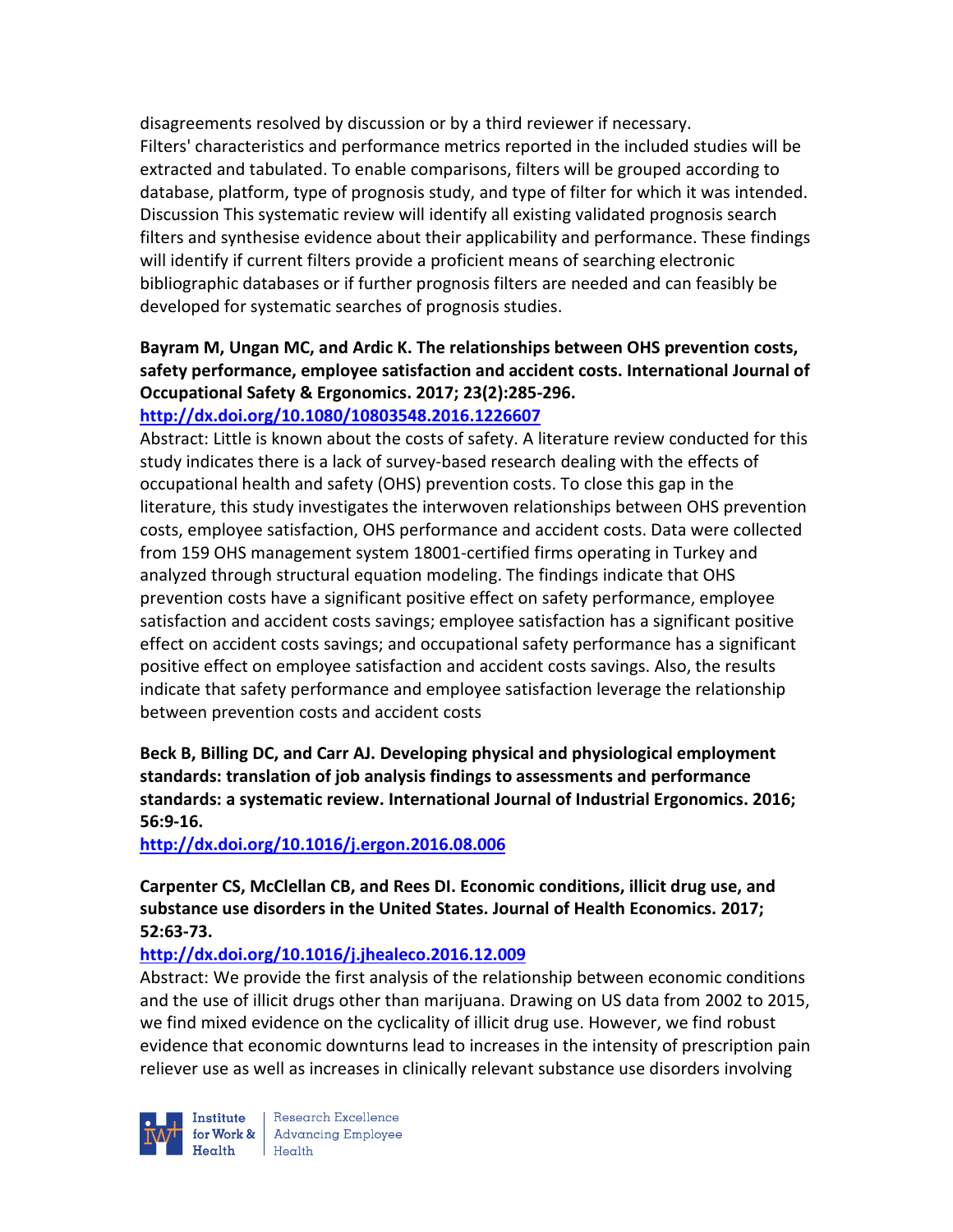opioids. These effects are concentrated among working-age white males with low educational attainment. We conclude that policymakers should consider devoting more, not fewer, resources to treating substance use disorders during economic downturns

#### **Carrillo-Castrillo JA, Trillo-Cabello AF, and Rubio-Romero JC. Construction accidents: identification of the main associations between causes, mechanisms and stages of the construction process. International Journal of Occupational Safety & Ergonomics. 2017; 23(2):240-250.**

#### **http://dx.doi.org/10.1080/10803548.2016.1245507**

Abstract: OBJECTIVE: To identify the most frequent causes of accidents in the construction sector in order to help safety practitioners in the task of prioritizing preventive actions depending on the stage of construction. METHODS: Official accident investigation reports are analysed. A causation pattern is identified with the proportion of causes in each of the different possible groups of causes. RESULTS: Significant associations of the types of causes with accident mechanisms and construction stages have been identified. CONCLUSIONS: Significant differences have been found in accident causation depending on the mechanism of the accident and the construction stage ongoing. These results should be used to prioritize preventive actions to combat the most likely causes for each accident mechanism and construction stage

**Ekboir J, Blundo Canto G, and Sette C. Knowing what research organizations actually do, with whom, where, how and for what purpose: monitoring research portfolios and collaborations. Evaluation and Program Planning. 2017; 61:64-75. http://dx.doi.org/10.1016/j.evalprogplan.2016.12.002 [open access]** 

#### **Gragnano A, Miglioretti M, Frings-Dresen MH, and De Boer AG. Adjustment between work demands and health needs: development of the work-health balance questionnaire. Rehabilitation Psychology. 2017; [Epub ahead of print]. http://dx.doi.org/10.1037/rep0000121**

Abstract: PURPOSE: This study presented the construct of Work-Health Balance (WHB) and the design and validation of the Work-Health Balance Questionnaire (WHBq). More and more workers have a long-standing health problem or disability (LSHPD). The management of health needs and work demands is crucial for the quality of working life and work retention of these workers. However, no instrument exists measuring this process. The WHBq assesses key factors in the process of adjusting between health needs and work demands. METHOD: We tested the reliability and validity of 38 items with cross-sectional data from a sample of 321 Italian workers (mean age = 45 +/- 11 years) using exploratory factor analysis (EFA), Rasch analyses, and the correlations with other relevant variables. RESULTS: The instrument ultimately consisted of 17 items that reliably measured three factors: work-health incompatibility, health climate, and external support. These dimensions were associated with well-being in the workplace, dysfunctional behaviors at work, and general psychological health. A higher level on the WHB index was associated with lower levels of presenteeism, emotional exhaustion,



Research Excellence for Work & Advancing Employee Health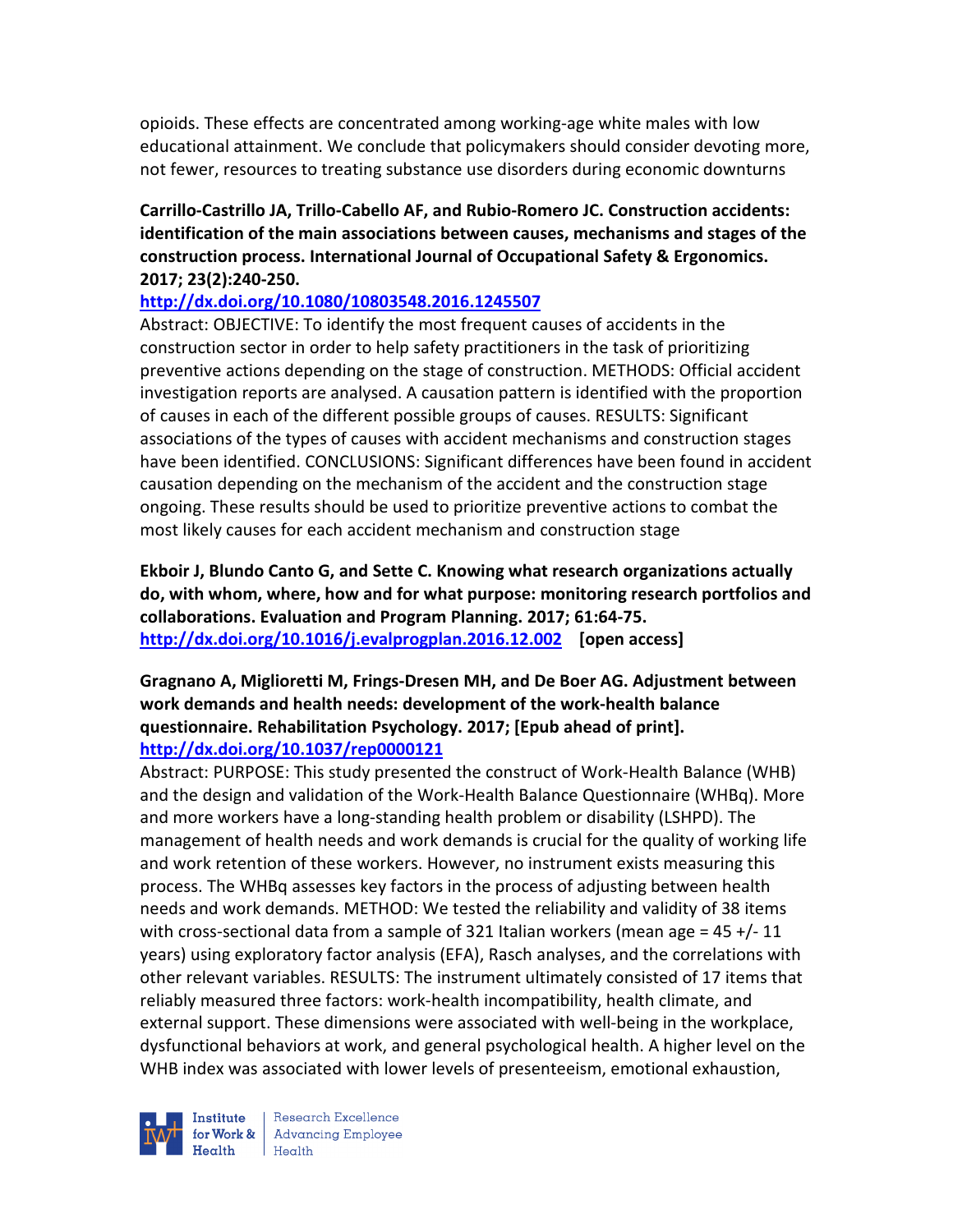workaholism, and psychological distress and with higher levels of job satisfaction and work engagement, supporting the construct validity of the instrument. CONCLUSION: The WHBq shows good psychometric characteristics and strong and theoretically consistent relationships with important and well-known variables. These results make the WHBq a promising tool in the study and management of health of employees, especially for the work continuation of employees returning to work with LSHPD. (PsycINFO Database Record

### **Holm A, Hogelund J, Gortz M, Rasmussen KS, and Houlberg HS. Employment effects of active labor market programs for sick-listed workers. Journal of Health Economics. 2017; 52:33-44.**

### **http://dx.doi.org/10.1016/j.jhealeco.2017.01.006**

Abstract: We use register data of 88,948 sick-listed workers in Denmark over the period 2008-2011 to investigate the effect of active labor market programs on the duration until returning to non-subsidized employment and the duration of this employment. To identify causal treatment effects, we exploit over-time variation in the use of active labor market programs in 98 job centers and time-to- event. We find that ordinary education and subsidized job training have significant positive employment effects. Subsidized job training has a large, positive effect on the transition into employment but no effect on the subsequent employment duration. In contrast, ordinary education has a positive effect on employment duration but no effect on the transition into employment. The latter effect is the result of two opposing effects, a large positive effect of having completed education and a large negative lock-in effect, with low reemployment chances during program participation

### **Jacobs M and Pienaar J. Stress, coping and safety compliance in a multinational gold mining company. International Journal of Occupational Safety & Ergonomics. 2017; 23(2):152-161.**

# **http://dx.doi.org/10.1080/10803548.2016.1263476**

Abstract: The primary objective of this study was to investigate the relationship of work stress, consisting of role stressors and job insecurity, with safety compliance at work. A secondary objective was to test for the possible moderating effect of individual employees' coping behaviour between experienced work stress and job insecurity, and their safety compliance. A cross-sectional survey design was used (n = 771). An electronic survey, with a biographical questionnaire and scales on role conflict, role ambiguity, role overload, job insecurity, coping and safety compliance at work, was administered. The results indicated that specific aspects of work stress, notably role conflict, role ambiguity and quantitative job insecurity, and of coping, namely an avoidance style and changing the situation, were important in understanding safety compliance. A moderating effect of avoidance coping was also found

### **Lazaridis K, Jovanovic J, Jovanovic J, Sarac I, and Jovanovic S. The impact of occupational stress factors on temporary work disability related to arterial**



Research Excellence **Advancing Employee**  $H_{\text{each}}$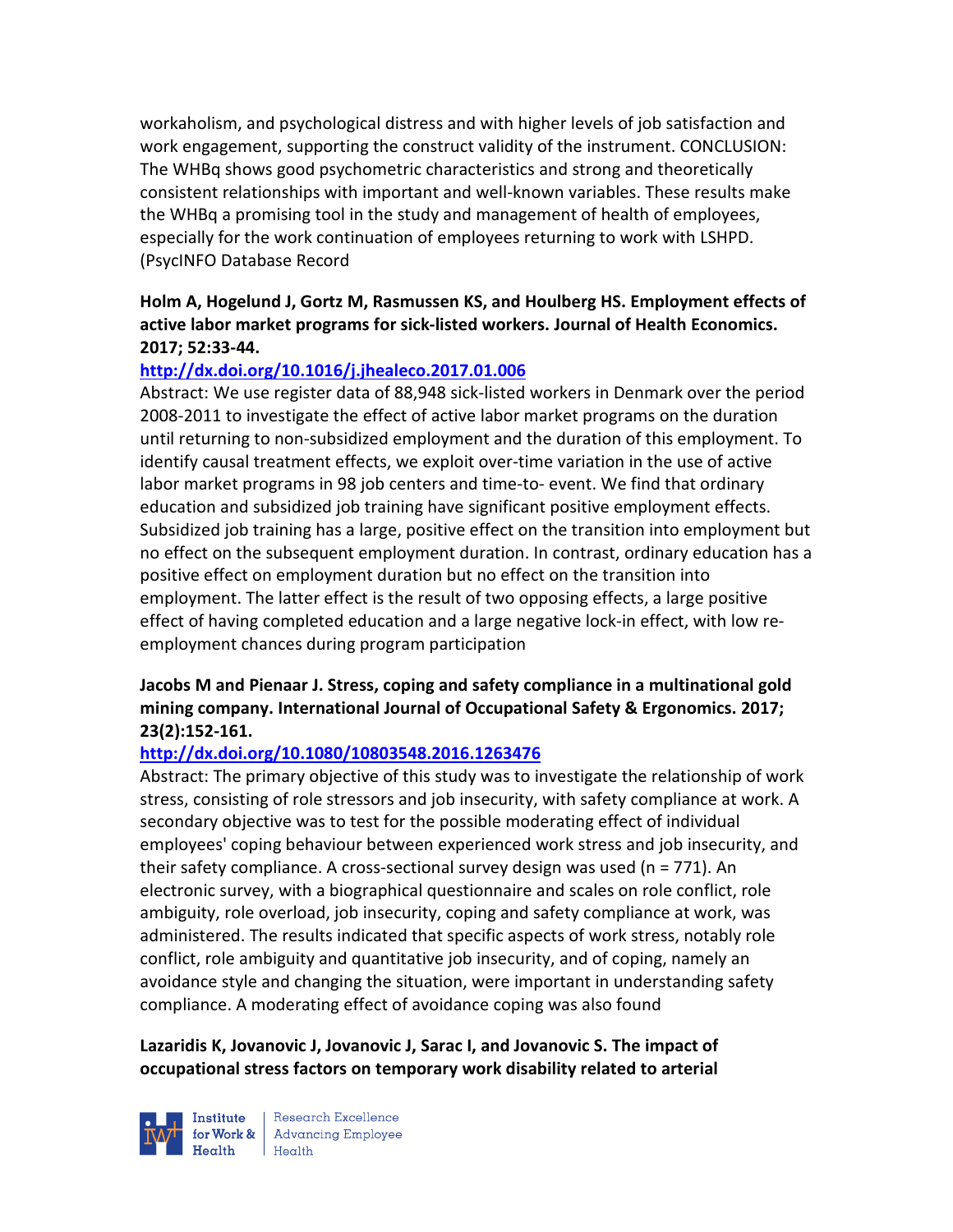### **hypertension and its complications. International Journal of Occupational Safety & Ergonomics. 2017; 23(2):259-266.**

# **http://dx.doi.org/10.1080/10803548.2016.1179524**

Abstract: AIM: To determine which specific groups of occupational stress factors influence the duration of temporary work disability related to arterial hypertension and joint complications/co-morbidities. METHODOLOGY: Workers (n = 1398; 1009 in the exposed group, 389 in the control group) with arterial hypertension who worked at one workplace for a minimum of 10 years were divided into 10 subgroups, depending on the presence of joint complications/co-morbidities. The intensity of seven groups of occupational stress factors, the total score of Occupational Stress Index (OSI) and the average number of lost working days during 1 year were analysed. RESULTS: The number of lost working days due to arterial hypertension and joint complications/comorbidities was significantly higher in the exposed group. In all subgroups of the exposed group there was a high correlation between the number of lost working days and the total OSI score. Specific occupational stress factors were associated with specific complications: High Demands with chronic myocardial infarction, Strictness with cerebral haemorrhage, Conflict/Uncertainty with cerebral infarction, Extrinsic Time Pressure with acute myocardial infarction, and Avoidance/Symbolic Aversiveness with non-insulin-dependent diabetes. CONCLUSION: There are specific groups of occupational stress factors which can influence the duration of work disability associated with certain complications and co-morbidities of arterial hypertension

### **Salminen S, Perttula P, Ratilainen H, and Kuosma E. The effect of demographic factors on occupational injuries. International Journal of Occupational Safety & Ergonomics. 2017; 23(2):225-228.**

# **http://dx.doi.org/10.1080/10803548.2016.1247604**

Abstract: OBJECTIVES: In Finland about 120,000 occupational injuries occur annually, the cost of which is over EUR 2 billion per year. This is why it is reasonable to analyze the effect of demographic factors like gender, age, tenure and mother tongue on occupational injuries. METHODS: The participants consisted of 1681 employees from four Finnish companies, who reported their injuries from the last 3 years. RESULTS: Gender or mother tongue did not associate with injury involvement. Employees younger than 25 years of age were more often involved in injuries than employees aged over 55 (odds ratio [OR] = 2.69, 95% confidence interval [CI] [1.70, 4.23]). Employees with 2-10 years of experience in the company had a higher injury frequency than both novice and very experienced employees (OR = 2.01, 95% CI [1.60, 2.52]). CONCLUSIONS: This study showed that age was a more important factor in injury involvement than gender, tenure or mother tongue. However, age was closely related to experience in the company. Prevention measures in the companies should thus focus on novice employees

**Schneider B, Gonzalez-Roma V, Ostroff C, and West MA. Organizational climate and culture: reflections on the history of the constructs in the Journal of Applied Psychology. Journal of Applied Psychology. 2017; 102(3):468-482.** 



Research Excellence  $H_{\text{eath}}$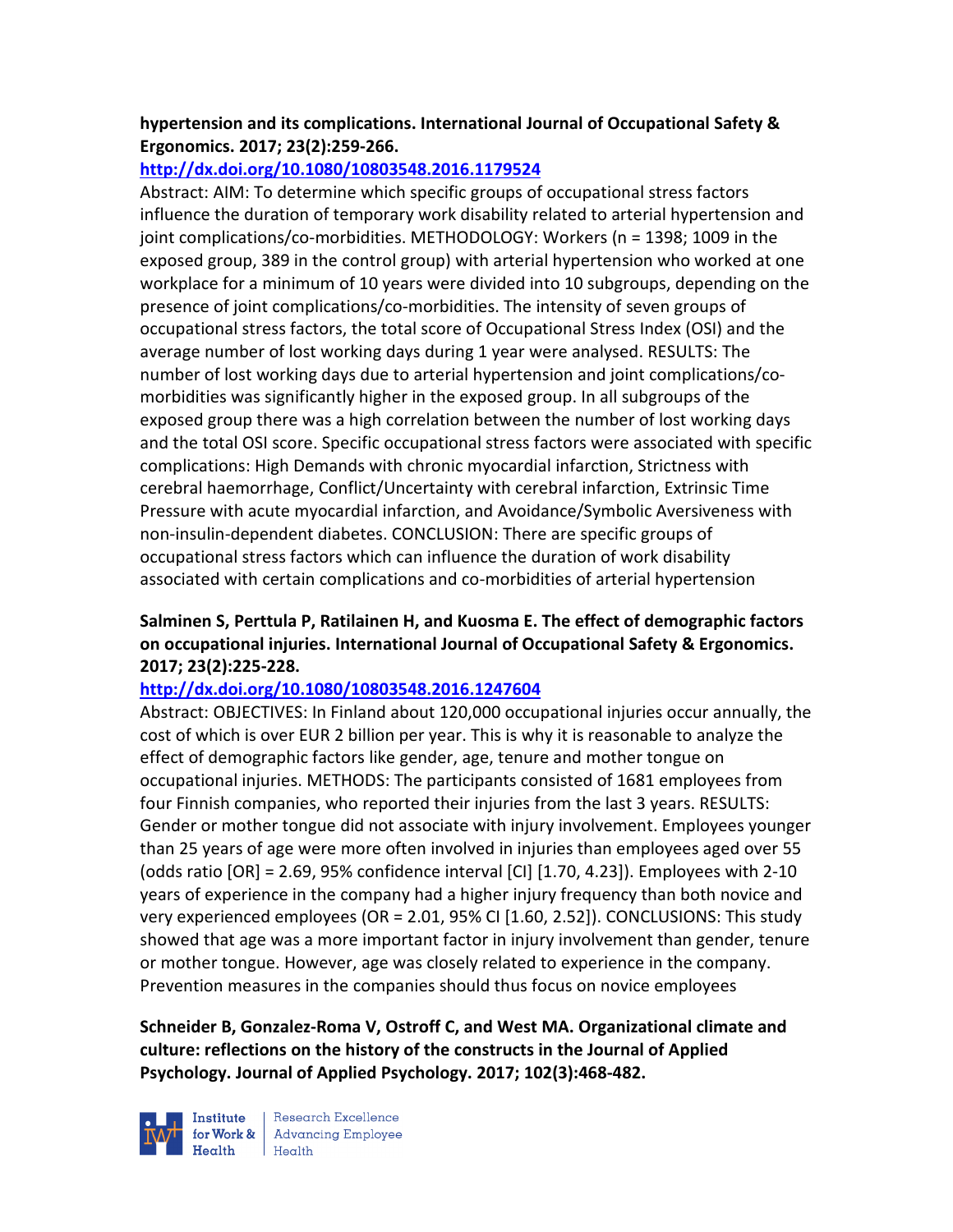#### **http://dx.doi.org/10.1037/apl0000090**

Abstract: We review the literature on organizational climate and culture paying specific attention to articles published in the Journal of Applied Psychology (JAP) since its first volume in 1917. The article traces the history of the 2 constructs though JAP has been far more important for climate than culture research. We distinguish 4 main periods: the pre-1971 era, with pioneering work on exploring conceptualization and operationalizations of the climate construct; the 1971-1985 era, with foundational work on aggregation issues, outcome-focused climates (on safety and service) and early writings on culture; the 1986-1999 era, characterized by solidification of a focused climate approach to understanding organizational processes (justice, discrimination) and outcomes (safety, service) and the beginnings of survey approaches to culture; and the 2000-2014 era, characterized by multilevel work on climate, climate strength, demonstrated validity for a climate approach to outcomes and processes, and the relationship between leadership and climate and culture. We summarize and comment on the major theory and research achievements in each period, showing trends observed in the literature and how JAP has contributed greatly to moving research on these constructs, especially climate, forward. We also recommend directions for future research given the current state of knowledge. (PsycINFO Database Record

**Selander J. Is employer-based disability management necessary in a social-democratic welfare state like Sweden? International Journal of Disability Management. 2016; 11(e4):1-6.** 

**http://dx.doi.org/10.1017/idm.2016.3** 

**Spiegel T, Wittek R, and Steverink N. What are the pathways linking the disclosure of a degenerative eye condition in the workplace and wellbeing? A mixed methods approach. International Journal of Disability Management. 2016; 11(e3):1-12. http://dx.doi.org/10.1017/idm.2016.2** 

**Yeom JH, Sim CS, Lee J, Yun SH, Park SJ, Yoo CI, and Sung JH. Effect of shift work on hypertension: cross sectional study. Annals of Occupational and Environmental Medicine. 2017; 29:11.** 

#### **http://dx.doi.org/10.1186/s40557-017-0166-z [open access]**

Abstract: BACKGROUND: The need of efficient resource management and full-time accessibility to resources has increased with the development of industry, resulting in the increase of shift workers. Previous researches of past decades show that there are various health effects on shift workers. However, the definition and the form of shift work have varied from each research and occupational harmful factors except for shift work have not been excluded completely in previous researches. Therefore, in this research, we tried to find out the effect of shift work focusing on the hypertension. To complement previously mentioned weakness of other researches, we performed our research on participants to whom we could minimize other risk factors excluding shift work. METHODS: This research examined 1,953 petrochemical plant male workers (shift



Research Excellence for Work & Advancing Employee Health